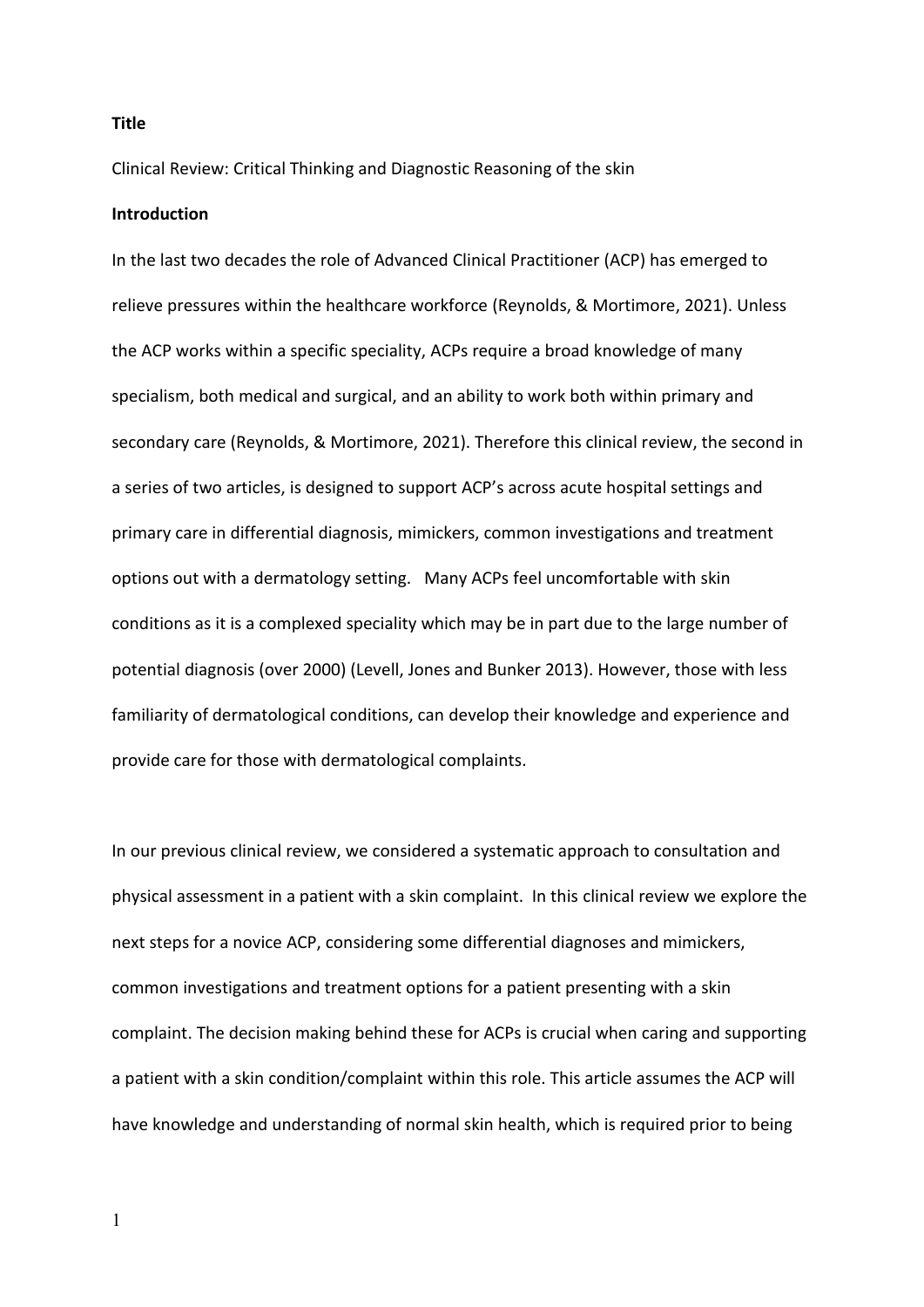able to consult a patient with a skin complaint, and is beyond the scope of this article to address.

#### **Differentials**

The possible list of differential diagnoses within the integumentary system is vast (Lynch, 1994). Whilst it is unlikely that those working outside the dermatology speciality will have a depth of knowledge around these differentials it is optimal that all ACPs have some developed knowledge of common conditions, treatments, and investigations, which we will cover in this clinical review. The high numbers of patients presenting with skin conditions, and skin conditions being the most common presentation to primary care in England and Wales (Schofield, Fleming, Grindlay, & Williams. 2011), making it likely that all ACPs, working in general settings, will be presented with a patient demonstrating a skin complaint as some point in their career and given the often distressing nature of this and the potential for ill health associated with skin conditions having a firm baseline knowledge of this area and any red flags (Table 1) essential.

### **Mimickers**

It is useful to be aware of mimickers in skin presentations and to consider and investigate any potential differentials or causes. A common condition with several mimickers is cellulitis, conditions such as herpes zoster, vasculitis, venous disease (such as venous thrombosis and venous eczema), lymphoedema, dermatitis (including contact), panniculitis, and necrotising fasciitis along with other conditions may present in a similar manner to cellulitis (Hirschmann & Raugi, 2012). As each of these conditions have their own required treatment and secondary concerns it is important to distinguish them from cellulitis. This is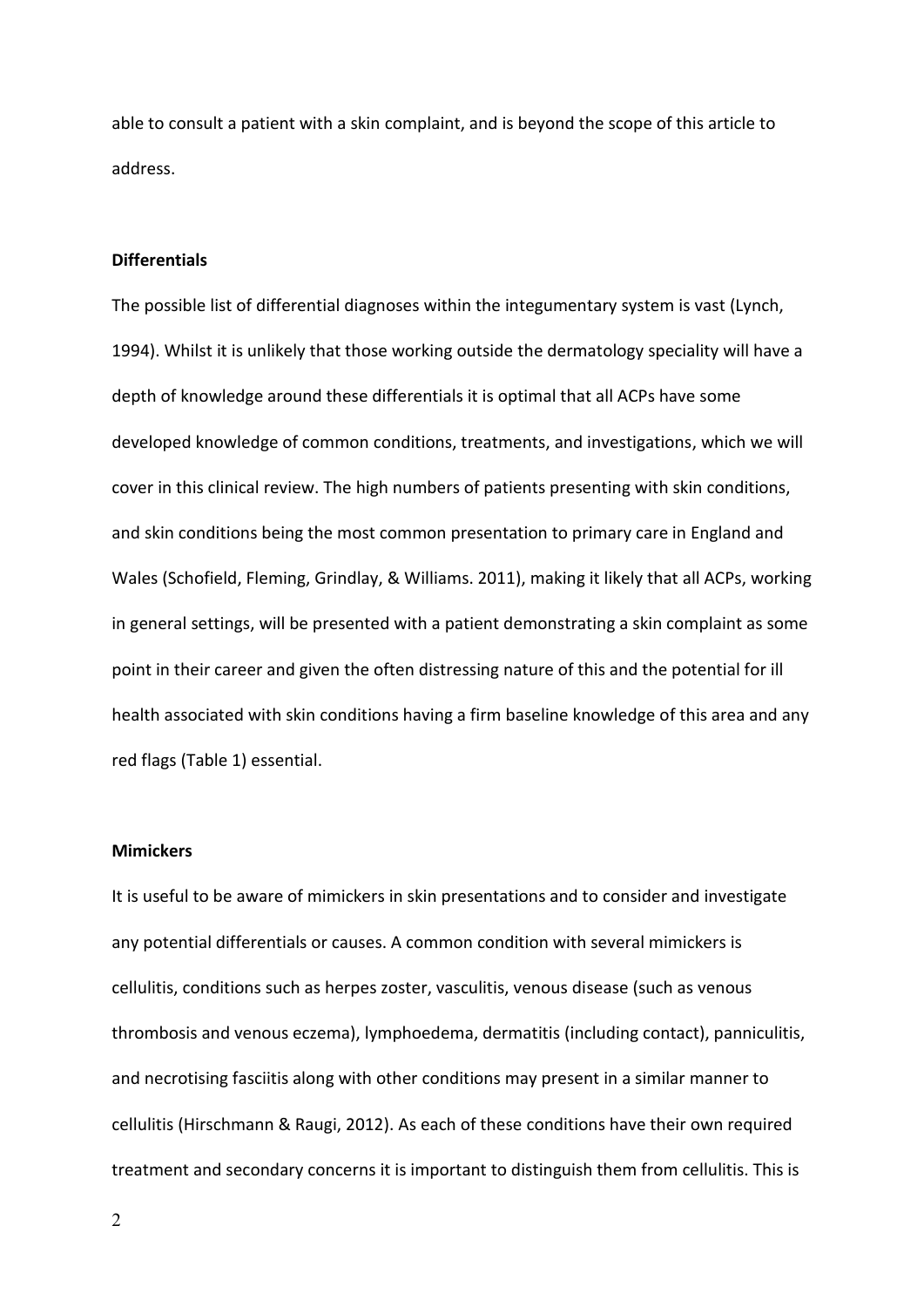where a thorough history and exam is vital in aiding this diagnostic process. Table 2 explores common mimickers including cellulitis and other common mimickers with skin presentations.

#### **Investigations to Choose**

Often obtaining a thorough history and physical examination can allow for efficient diagnosis and treatment of the most common skin conditions. The identification or elimination of red flags can reduce diagnostic uncertainty and increase patient safety whilst improving the initiation of appropriate treatment.

There will be some presentations however that require further investigations to determine the nature of the condition before treatment can be commenced. Whilst many of these investigations require referral to a specialist service some of these explorations can be undertaken by those outside of the dermatology speciality. It is important that ACPs are aware of treatments available and their mode of action as this will enable them to provide clear information to the patient prior to referral, gather informed consent for this process, and to provide holistic care responsive to the patient's needs (All Party Parliamentary Groups, 2020). These treatments will be discussed further in this clinical review.

#### **Key Investigations for a Skin Complaint**

For an ACP, some basic/straightforward investigations which can help in confirming diagnosis and identification of a treatment plan can be requested. These investigations include; swabs, allergy testing and skin, hair and nail sampling as key alongside blood tests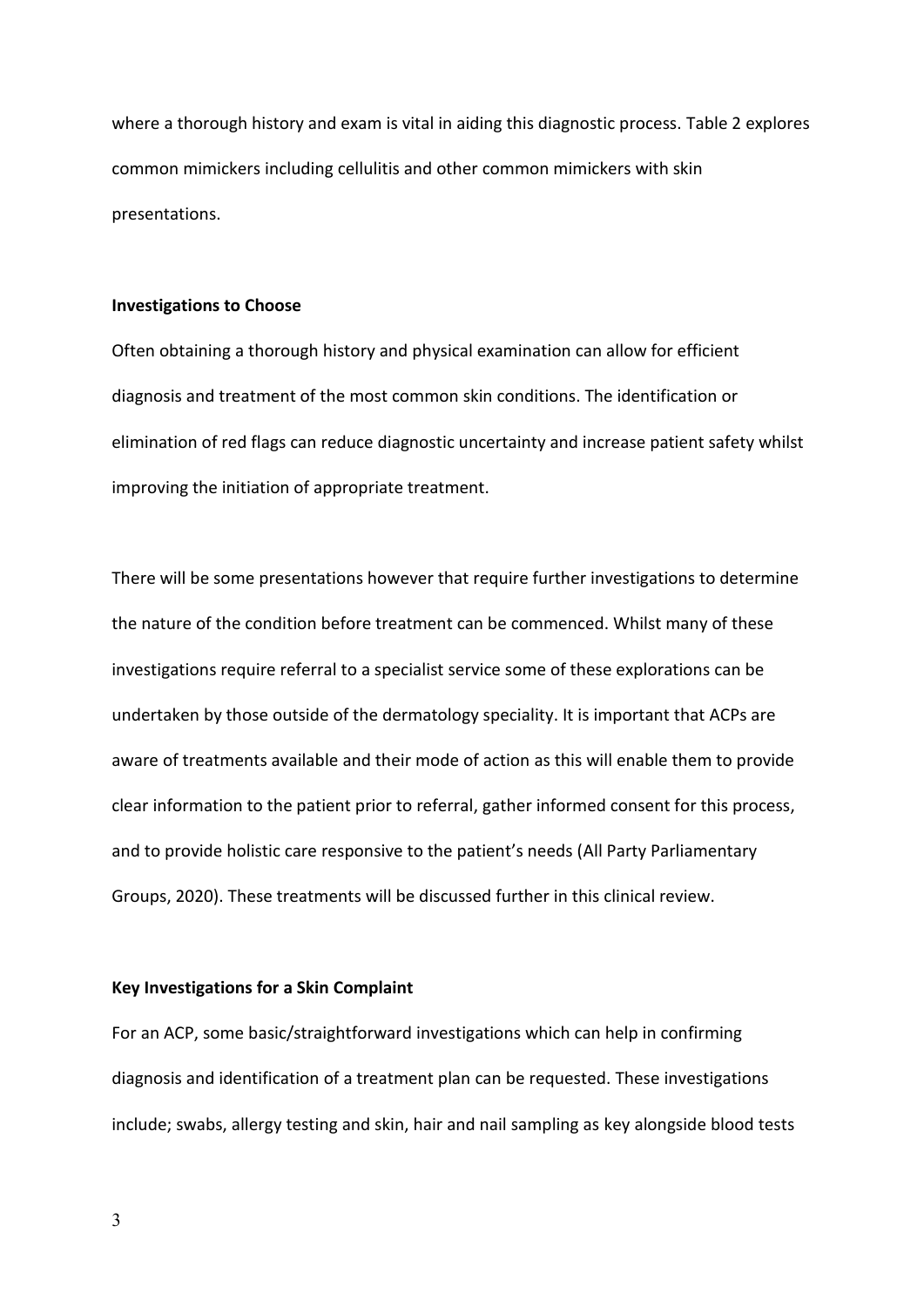(discussed below). These investigations can also be carried out prior to referral to a specialist to speed up waiting for results etc.

#### *Swabs*

A common and non-invasive investigation is the swab for microbiology. This is useful in conditions where bacterial infection is suspected and can aid in the identification of appropriate antibiotic choice if indicated. It is recommended that swabs be taken prior to the commencement of antimicrobial therapy (Cross, 2014). Wounds or skin conditions such as ulcers that have debris in situ require cleansing prior to swabbing, and those swabs obtained from lower limbs often have a positive growth from colonisation rather than infection (Public Health England (PHE), 2018). If swabbing a wound with exudate expressing the area with the swab tip can ensure adequate sampling occurs. If swabbing an area that has previously been covered with a dressing or cream care should be taken to remove and clean these away prior to obtaining the swab. Swabs should be taken using aseptic nontouch technique to prevent cross contamination and therefore inaccurate results. Swabs are taken for culture and sensitivity but may be limited due to the efficiency and technique of collection (Ogai et al., 2018). In addition to microbiology swabs, viral swabs may be obtained where there is suspicion of herpes simplex or herpes zoster. To obtain a viral swab the swab is rubbed over and against the lesion or vesicle, rubbing the top/crust off with a sterile swab prior to collection.

#### *Hair samples/skin scrapings/nail clippings*

Other minimally invasive investigations include skin scrapings, hair samples, and nail clippings, these are primarily used in investigation of suspected fungal presentations (PHE, 2018). These results however may take several weeks and if these are being requested it is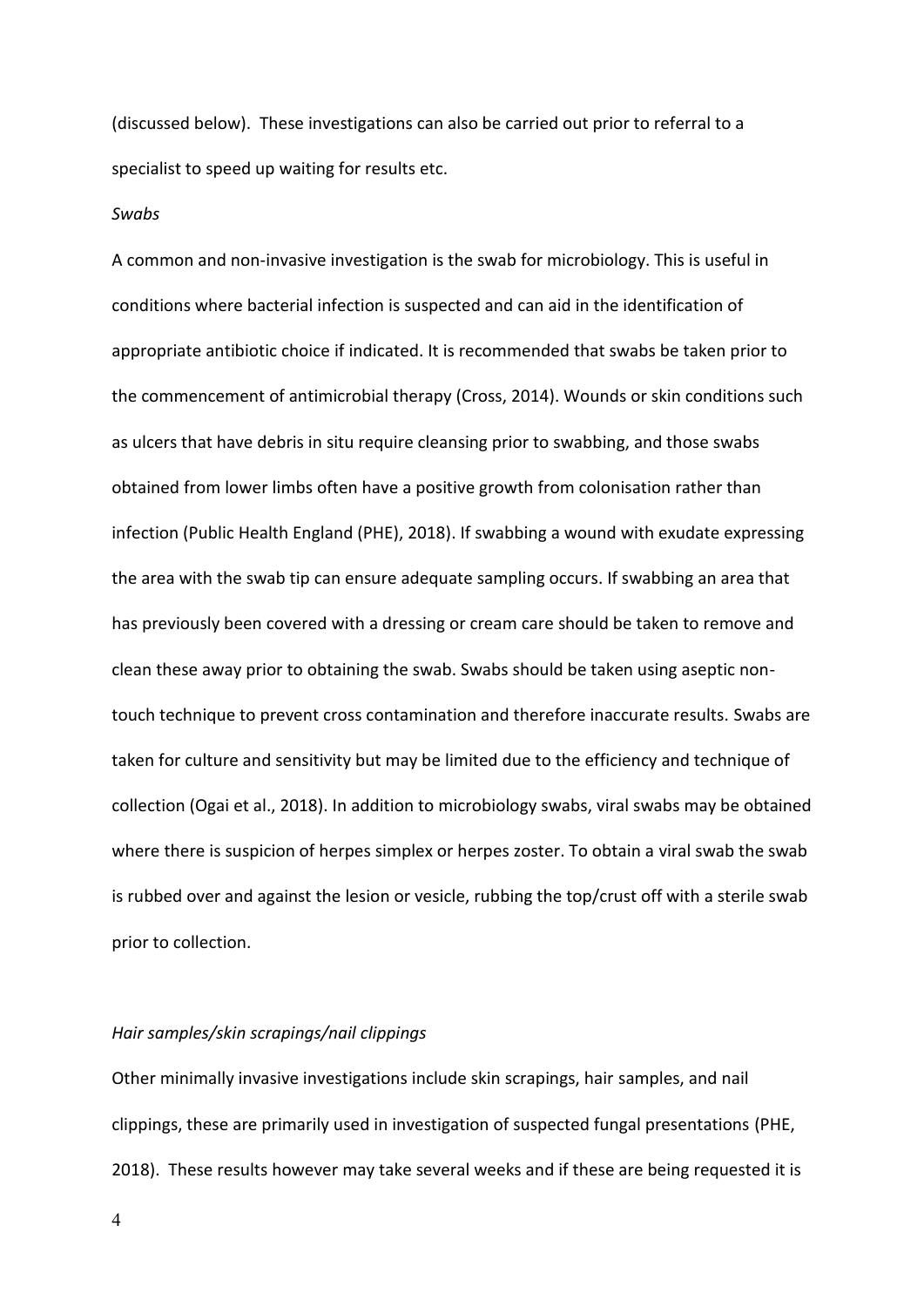good practice to advise the patient of the wait for results to reduce anxiety and ensure that their expectations are met. Also if the patient is discharged from secondary care to primary care, or admitted to secondary care from primary care, these investigations should be handed over as part of the admission/discharge letter and ongoing treatment plan. Hair samples may be collected by means of plucking or cutting and can be assessed by microscopy (Adya, Inamadar, Palit, Shivanna, & Deshmukh, 2011). Hair microscopy can aid diagnosis of cause of hair loss such as alopecia or trauma (De Berker, 2002). Skin scrapings are used in the investigation of suspected fungal infections and once collected are examined by microscope (Kyrade, Amlade, and Miskeen, 2006). The skin should be cleaned with 70% alcohol prior to collection and free of any topical preparations or debris and these would be collected using a Dermapak specimen envelope. Nail samples are not required for simple infections such as athletes foot or mild ringworm. They may however be useful where infections have been resistant to topical treatment and oral is being considered or in severe infection. As with skin scrapings the nail should be clean and free of any creams or treatments (PHE 2017). Full thickness clippings obtained as far back as possible are recommended and debris from under the nail will be of benefit in aiding diagnosis.

#### *Allergy testing*

In those patients presenting with a suspected allergy a referral can be made for allergy testing. It is worth noting that most referrals to allergy clinics should be for severe allergies or those impacting on nutritional state only and that those patients requiring patch tests should be referred to dermatology.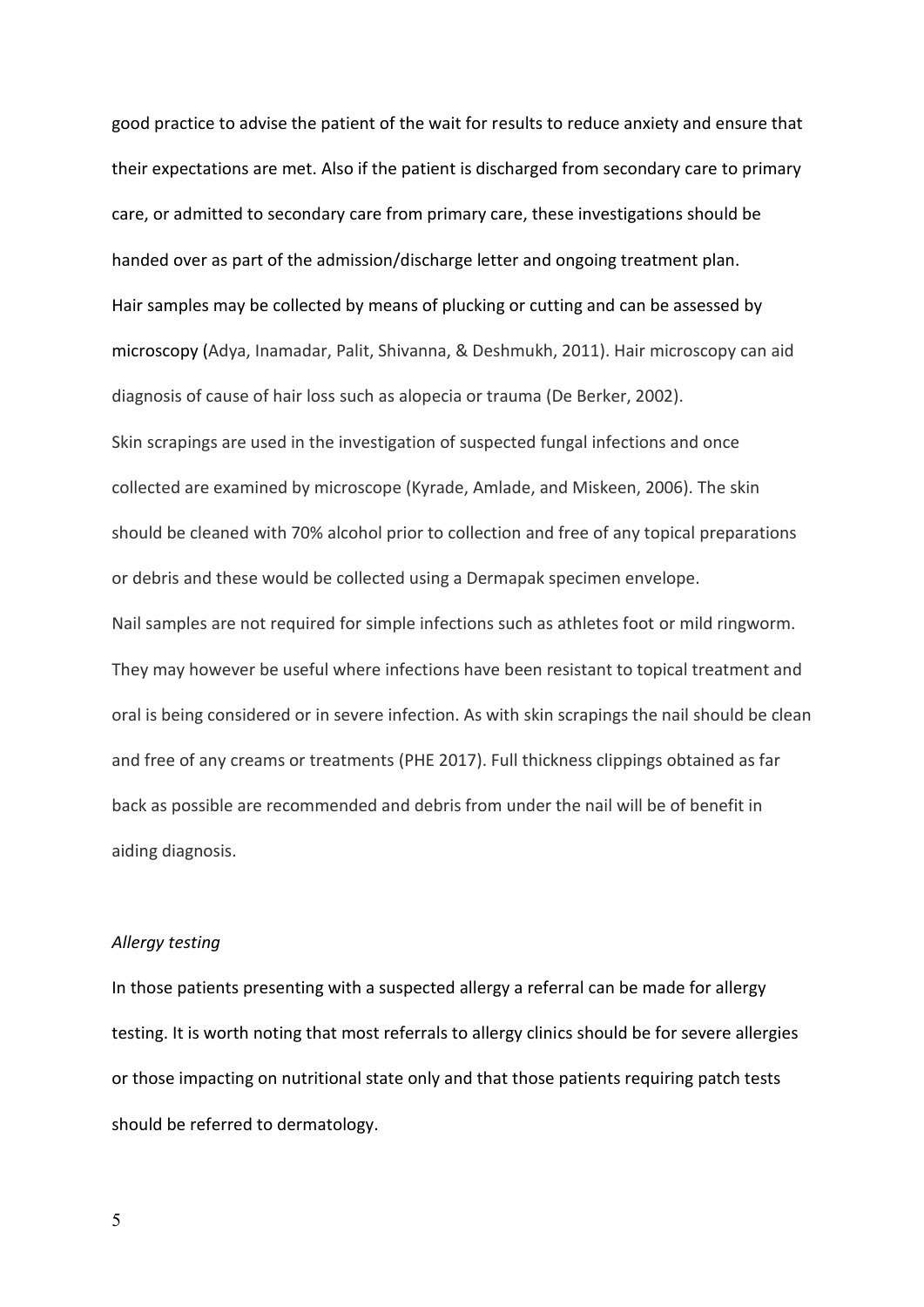There are some simple steps that can be taken in patients presenting with suspected allergy that is mild in nature. A food and activity diary can be a useful tool in identifying triggers and potential allergens, it requires the patient to record their diet and activities alongside any worsening or alleviation of symptoms so that patterns or themes can be identified. Once a trend is noticed then steps can be taken with advice and support from dietetics to eliminate the suspect trigger. If there is a suspected food trigger a trial of food elimination may be useful, this process may take time and the patient should be aware of this before undertaking this method. Whilst antihistamines may be useful in alleviating symptoms they may mask some triggers and should ideally be avoided when using a food/activity diary or food elimination methods.

### *Blood tests*

Blood tests can be an appropriate investigation where systemic infection is suspected or where the skin condition is suspected to be secondary to an underlying condition. Due to the related risk of skin conditions and infection in diabetes blood glucose and Hb1Ac are useful blood tests to obtain. Other potentially appropriate blood tests, dependent on the presenting complaint, may be proteins (when there is a concern regarding connective tissue disease or vasculitis), blood borne virus serology (to investigate any underlying infection such as hepatitis B, hepatitis C, HIV etc.), renal, thyroid, and hepatic function tests to examine any underlying disorder or impact, investigation of inflammatory markers and haematology will help to determine any systemic infection, and a full blood count (which will include white cells) to determine any potential haematological disturbance such as anaemia, neutrophilia, and thrombocytopaenia (see Table 3).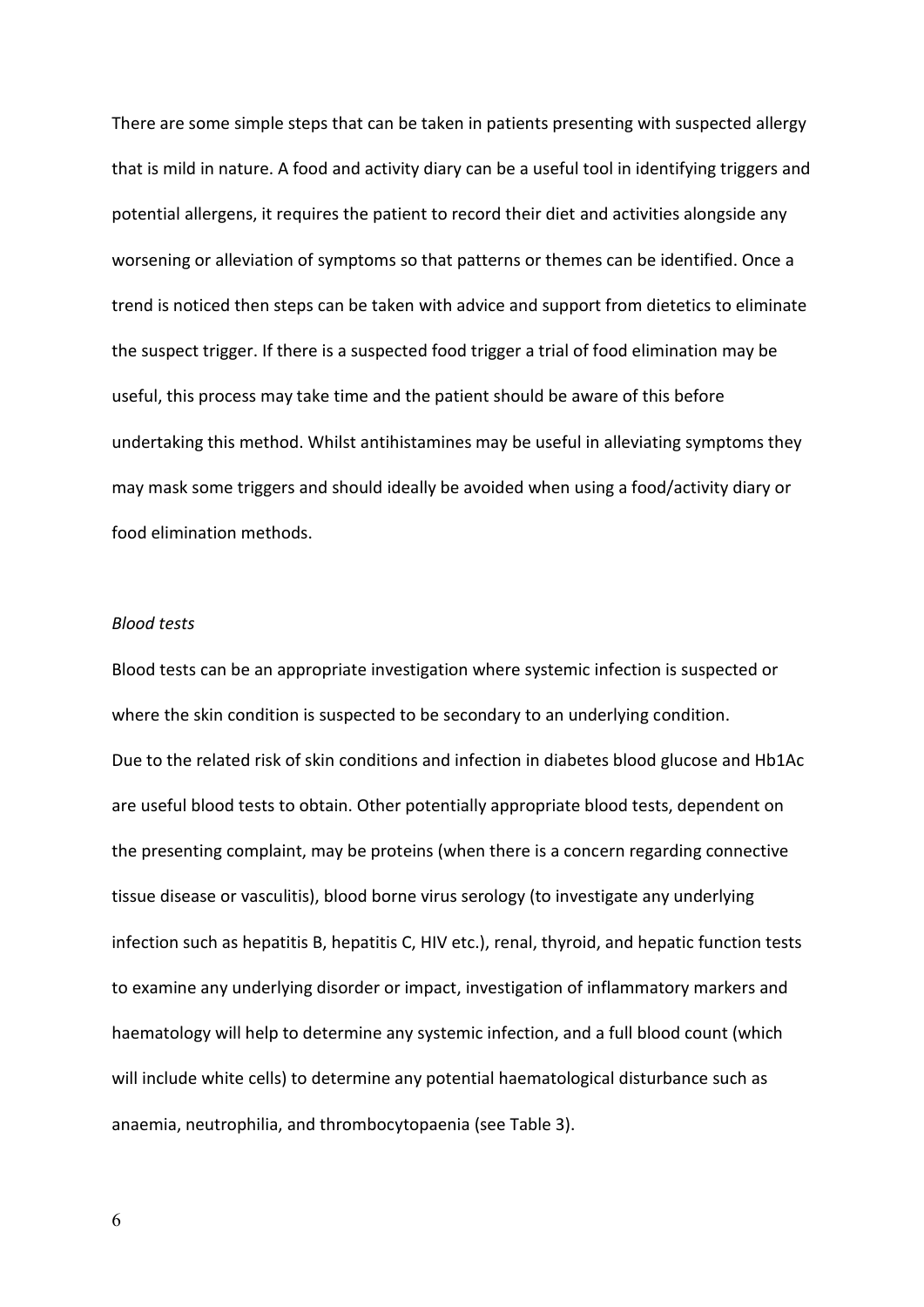In suspected allergic reactions, including food allergies, a RAST (radioallergosorbent) test or Allergen-Specific IgE screen can be taken. Minor allergies can often be treated with topical treatments and/or antihistamines. Should the patient present with any red flag of anaphylaxis however this should be treated as a medical emergency.

## *Other investigations*

While beyond the scope of a general ACP, more specialist investigations such digital dermatoscope, tomography, microscopy, biopsy, and wood light examination may be required but are undertaken by those experienced in the field of dermatology, if any of these investigations are required the patient should be referred to their local dermatology service.

It would also be worth noting radiological exams are rarely utilised in the diagnosis of skin conditions, they may however be used where an underlying disease or disorder is suspected.

## **Principles of Therapy**

Whilst there is many available therapies we will cover a few basic and common treatments in this clinical review. This will include those which the ACP themselves may be able administer or commence, and a brief look at some that the ACP may be asked to explain to or discuss with their patient. Having some knowledge of treatments outside the scope of practice for the ACP can allow them to have an informed discussion with their patient, potentially allaying fears and supporting good onward referrals.

## *Topical therapy*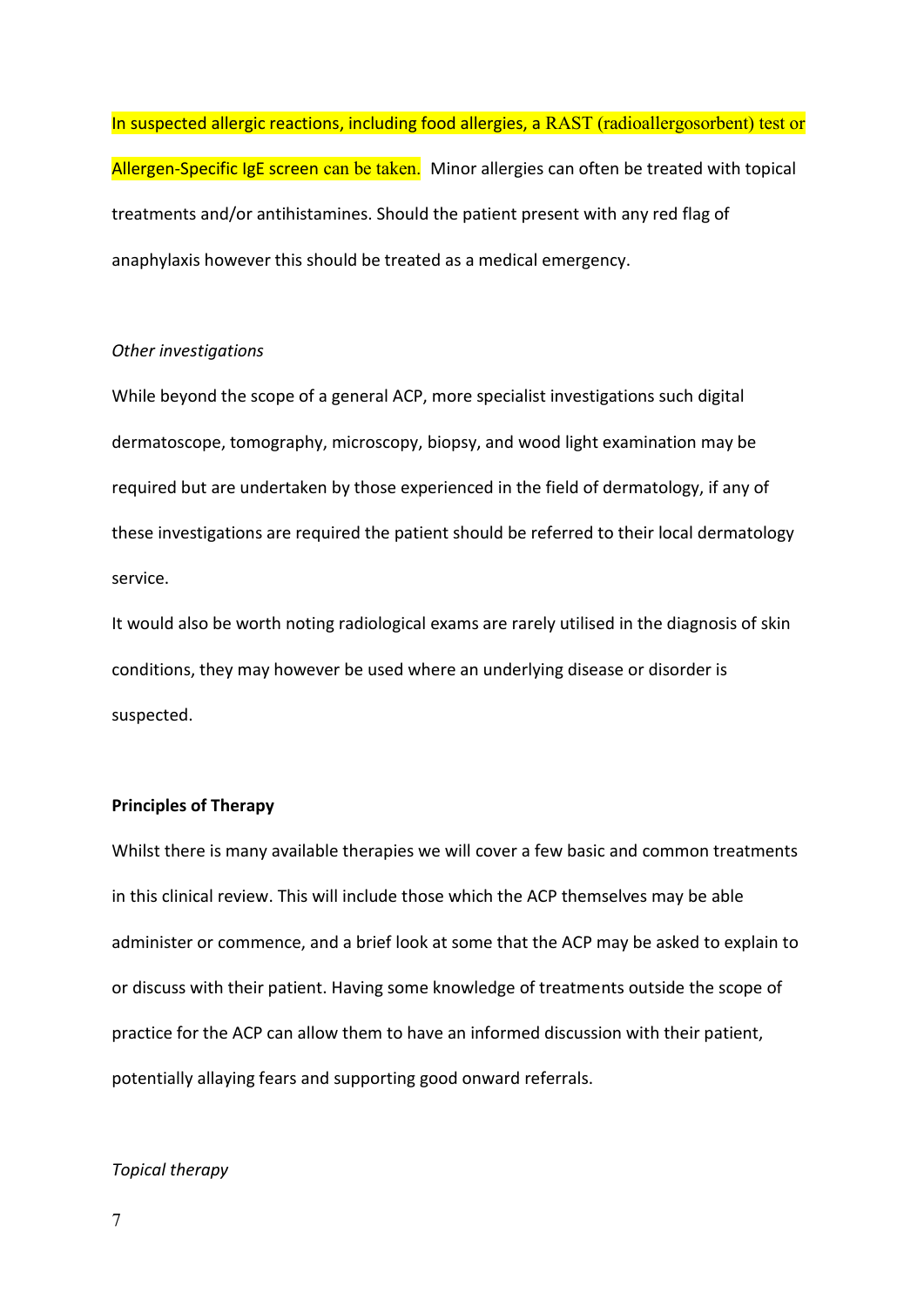Topical therapy are those treatments which are applied to the skin externally and often a simple and non-invasive treatment for skin complaints. Their effect can be either local or systemic and can be suitable for a wide range of skin conditions such as acne, insect stings, pre-cancerous lesions, infections, and inflammatory process. Patients (in particular children) may find topical therapy more acceptable than oral medications. Topical therapies range from creams and ointments to dressings and patches as seen in Figure 1. Some of the benefits and disadvantages of topical therapy are outlined in Table 4 discussing these with the patient prior to commencing treatment may assist in the adherence of treatment. Topical corticosteroids are divided into different levels of potency: mild, moderate, potent, and very potent (BNF 72, 2016). The choice of topical steroid will be informed by the severity of condition: mild eczema for example requiring a mildly potent topical corticosteroid (eg. Hydrocortisone 0.1%, 0.5%, 1.0%, or 2.5%) and conditions like severe eczema a moderately potent topical corticosteroid such as betamethasone dipropionate 0.05% or betamethasone valerate 0.1%. Very potent topical steroids are usually only prescribed by specialists (National Institute for Health and Care Excellence, 2021). Stepping up or down of potency will be secondary to the response to current treatment, for example a patient experiencing worsening flare of eczema despite treatment may require a step up to a higher potency, and Bewley (2008) suggest that this guidance should be provided to the patient within a patient information leaflet.

## *Finger-tip Units*

Finger-tip Units (FTU) are a measurement of topical steroid as squeezed from a standard tube (with a standard 5MM diameter nozzle) onto an adult index fingertip from distal crease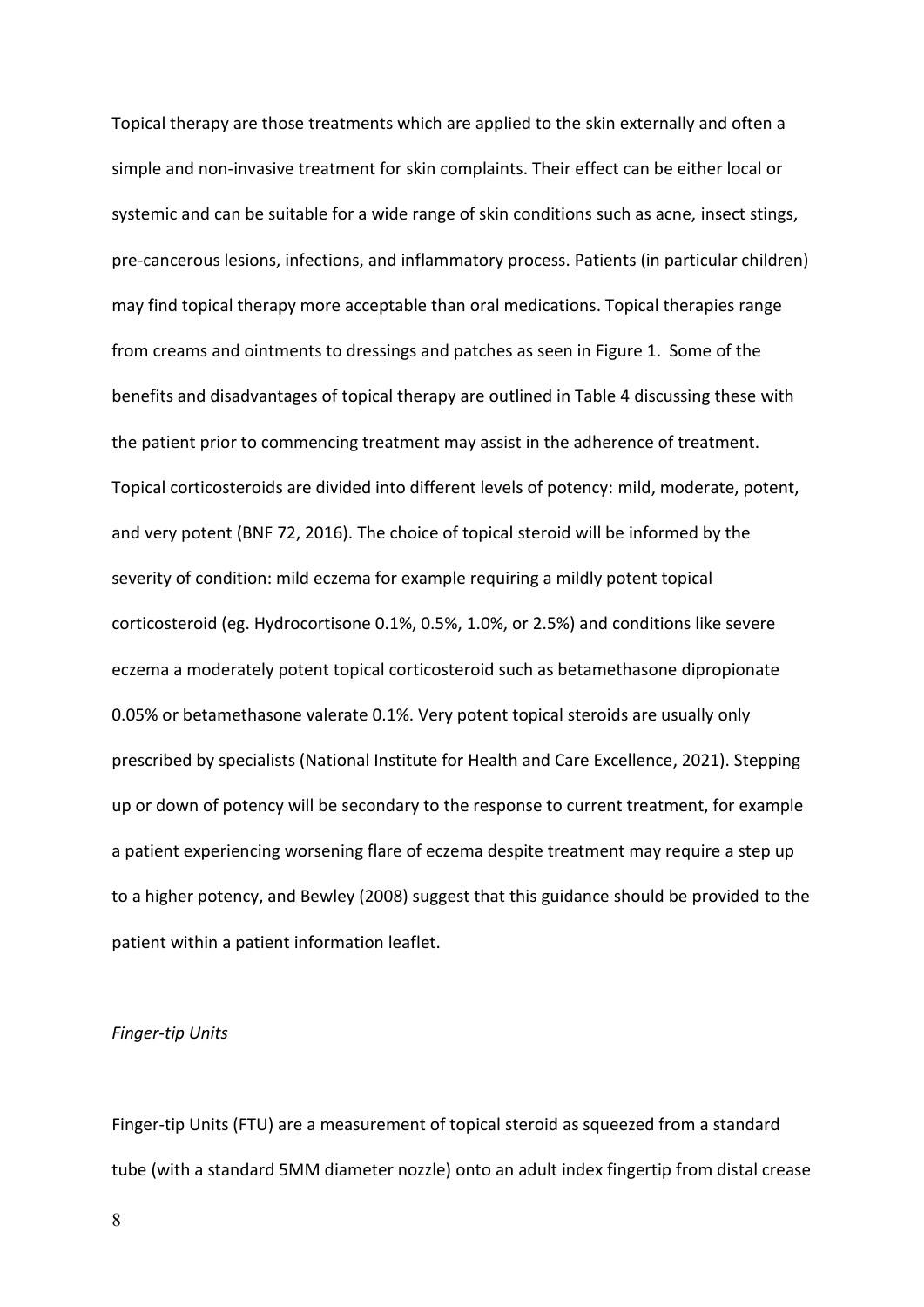to tip of finger (Long and Finlay, 1991). When body mapping for application of steroid one FTU is roughly the amount required to treat about 2% of the total body surface area (TBSA) of an adult which can be calculated using the palmer method: one flat palmer surface of an adult patient's hand is equivalent to 1% of TBSA (Nagel and Schunk, 1997). 1g of topical steroid would be the same as two FTUs. The ability to assess TBSA and amount of topical steroid required can aid in in prescribing that is cost effective and ensures that the patient receives as adequate amount of medication. Use of a body mapping diagram can assist in raising staff and patient awareness of areas where the application of steroid is required.

### *Oral/IV Therapies*

This is the group of therapies that are taken orally or through the intravenous route including antibiotics and steroids. These are usually prescribed following a thorough review and with the availability of blood results and /or microbiology results.

Antibiotics base the treatment for bacterial infections and unless the infection is not severe then the oral route is normally adequate. Antibiotics can treat a wide range of bacterial skin conditions (Sukumaran & Senanayake, 2016). Consultation with local formularies, where available, and the latest BNF edition can assist in supporting safe and appropriate prescribing decisions.

Steroids can be useful in the treatment of skin conditions that are secondary to conditions such as vasculitis, inflammatory diseases, and autoimmune disorders. Whilst they can be given orally the topical route is preferred whenever possible to reduce the risk of side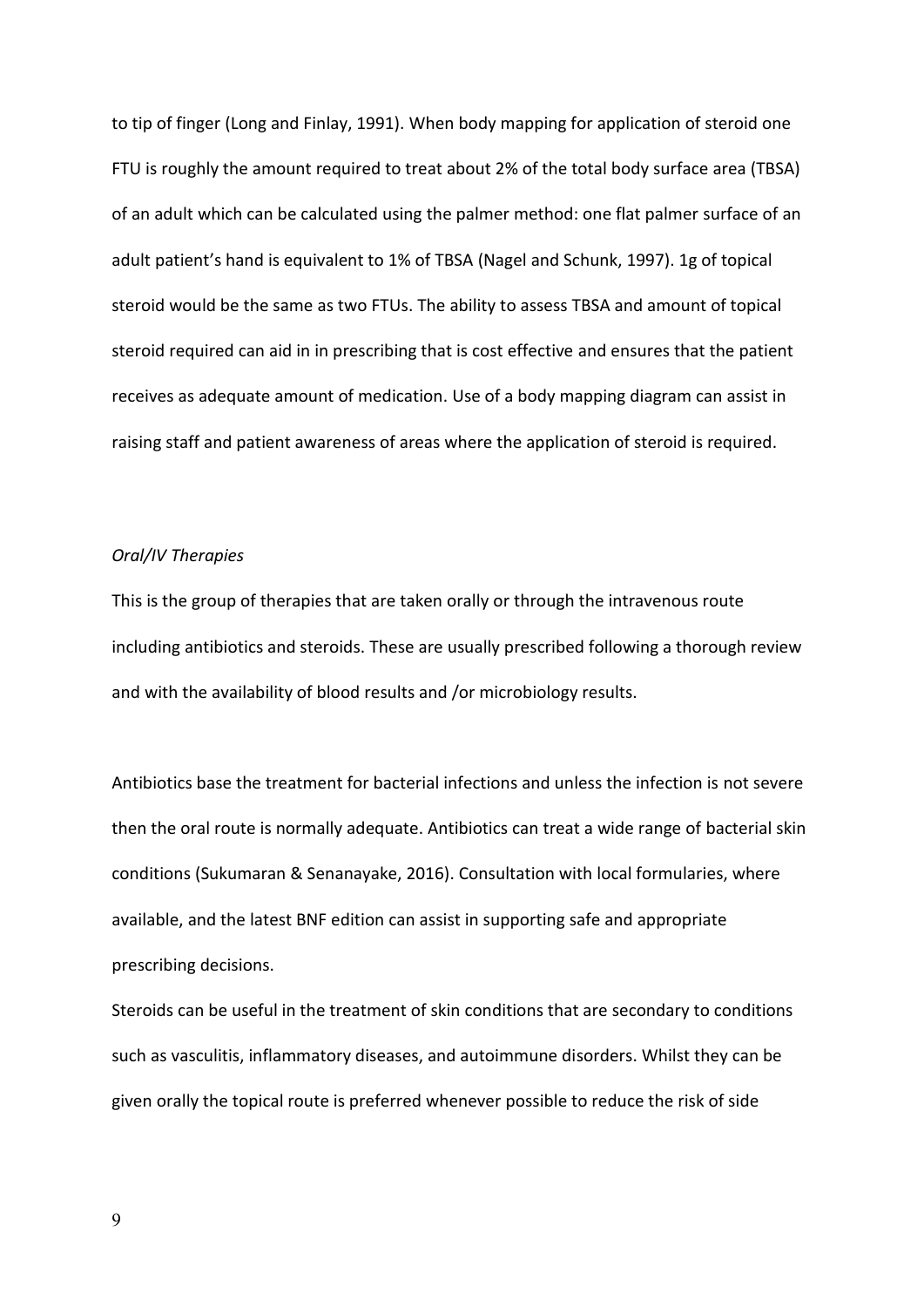effects. Long term steroid use should be avoided if feasible (Coondoo, Phiske, Verma, & Lahiri, 2014).

Conditions such as psoriasis can in severe presentations be treated effectively with either immunosuppressants or biologics (often seen in the treatment of rheumatoid arthritis or Crohn's disease). Eczema and atopic dermatitis may benefit from the initiation of an enzyme inhibitor, these work by fighting inflammation through suppression of an immune system enzyme.

Acne is one of the most common presentations and occurs in over 80% of teenagers in the United Kingdom (Purdy & Deberker, 2008). Treatment options can range from topical steroids in mild presentations (with less than half of face, back, and chest affected), to topical retinoid, antibiotic, or benzoyl peroxide in combination with oral antibiotics in severe disease where all areas are affected, highly inflamed, and display many nodules and cysts (Onselen, 2017). NICE (2020) offer discussion and patient information around topics such as facial cleansing and diet as essential steps within management of a patient presenting with acne in a primary care setting. Whilst the prescribed interventions are important it is worth considering the psychological impact of acne and the risk or depression (Onselen, 2017).

#### *Phototherapy*

Another treatment option is Phototherapy. Also commonly known as light therapy, this is a non-invasive therapy where ultraviolet (UV) light is used to help reduce or control (rather than aiming to cure) symptoms of some skin conditions such as eczema, vitiligo, and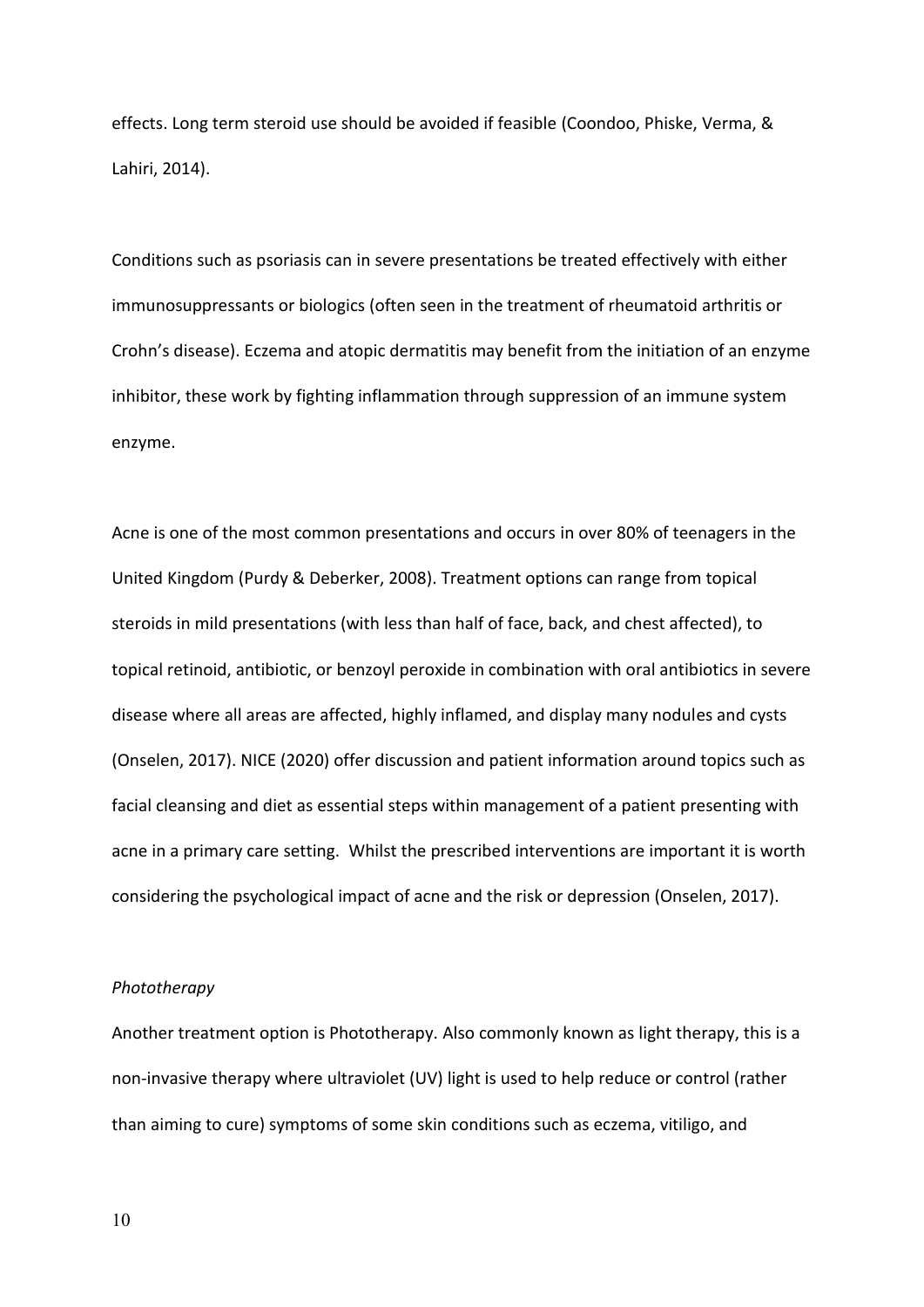psoriasis. However this is a treatment that would normally be beyond the scope of the ACP to instigate and would follow specialist dermatology review.

Treatment is often several times a week for a period of months and is provided typically in a clinic or hospital environment. Initially the skin may be sensitive and care should be taken to reduce any further UV exposure outside of treatment. Whilst considered a low risk therapy some side effects such as erythema, stinging or burning, and localised skin changes can occur (Davies et al, 2017). In patients presenting with erythema and burning secondary to phototherapy (usually within 4-6 hours of treatment) a topical steroid should be applied and contact made with treatment provider (Singh et al, 2016).

## *Photodynamic Therapy (PDT)*

This type of therapy is used in the treatment of abnormal cells. Initially a light-sensitive medication is given before the patient returns at a later date/time and the area to be treated is subjected to either a lamp or laser being shone onto it. Alternatively some patients may use daylight rather than conventional PDT within their treatment of conditions such as actinic keratoses, reducing the risk of pain associated with therapy (Morton & Braathen, 2018). The therapy can be used in some skin cancers as well as acne and warts. It can cause some discomfort post treatment alongside the risk of altered pigmentation and hair loss (over the treated area). As above this is a treatment option that we need to be aware of as ACP but would be commenced following a specialist dermatology review.

#### *Psycho-dermatology*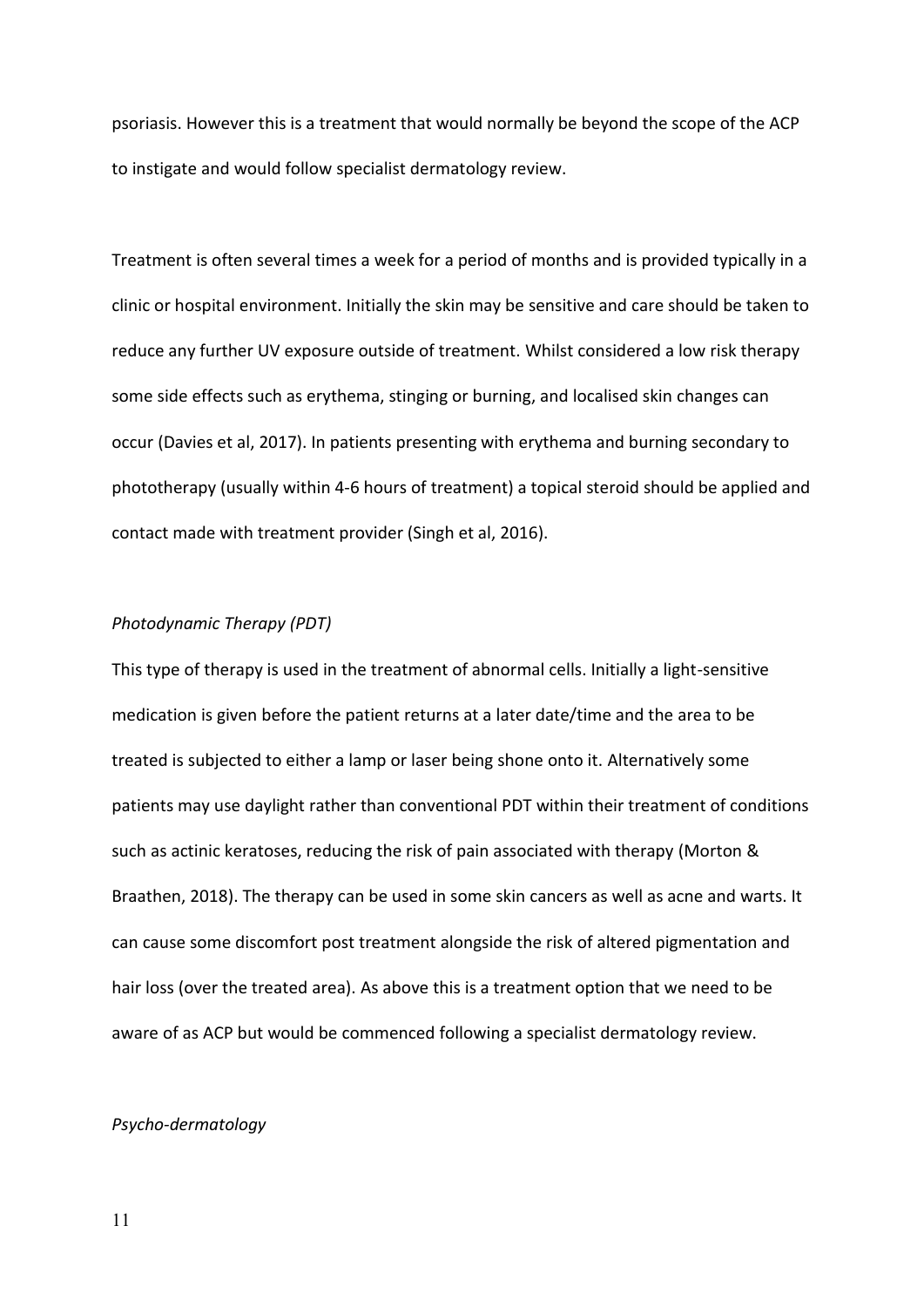This is a group of psychological treatments such as mindfulness, cognitive behaviour therapy (CBT), and habit reversal designed to complement other therapies for skin conditions. Stress can have a negative impact on skin health and in turn skin conditions can have a negative effect on both behaviour and mood. As with phototherapy and PDT this is a treatment that would normally often be beyond the scope of the ACP to instigate unless further training in CBT undertaken, and would follow specialist dermatology review but it is important to be aware of this treatment option.

Whilst psycho-dermatology, PDT, and phototherapy are undertaken by specialists in these areas topical and antimicrobial therapies may be commenced by ACPs. Use of local and national guidance can assist in informing the most appropriate choice of therapy, however if there is any doubt about the correct course of action a second opinion should be sought. As with any new presentation or complaint, an ACP must provide support and education to the patient and family. In many situations, the ACP may not be able to provide direct follow up and will be required to ensure that a full consideration of factors post ACP interaction are discussed and topics such as waiting times and worsening advice are explored during the consultation.

## **Anticipatory Guidance**

Patients should be provided with strong worsening advice and informed of any red flags to observe for. Worrying signs such as lesions anywhere on the skin that will not heal, prolonged or purpuric rashes, and moles that change in appearance, or bleed/crust should be investigated (Lowth, 2016).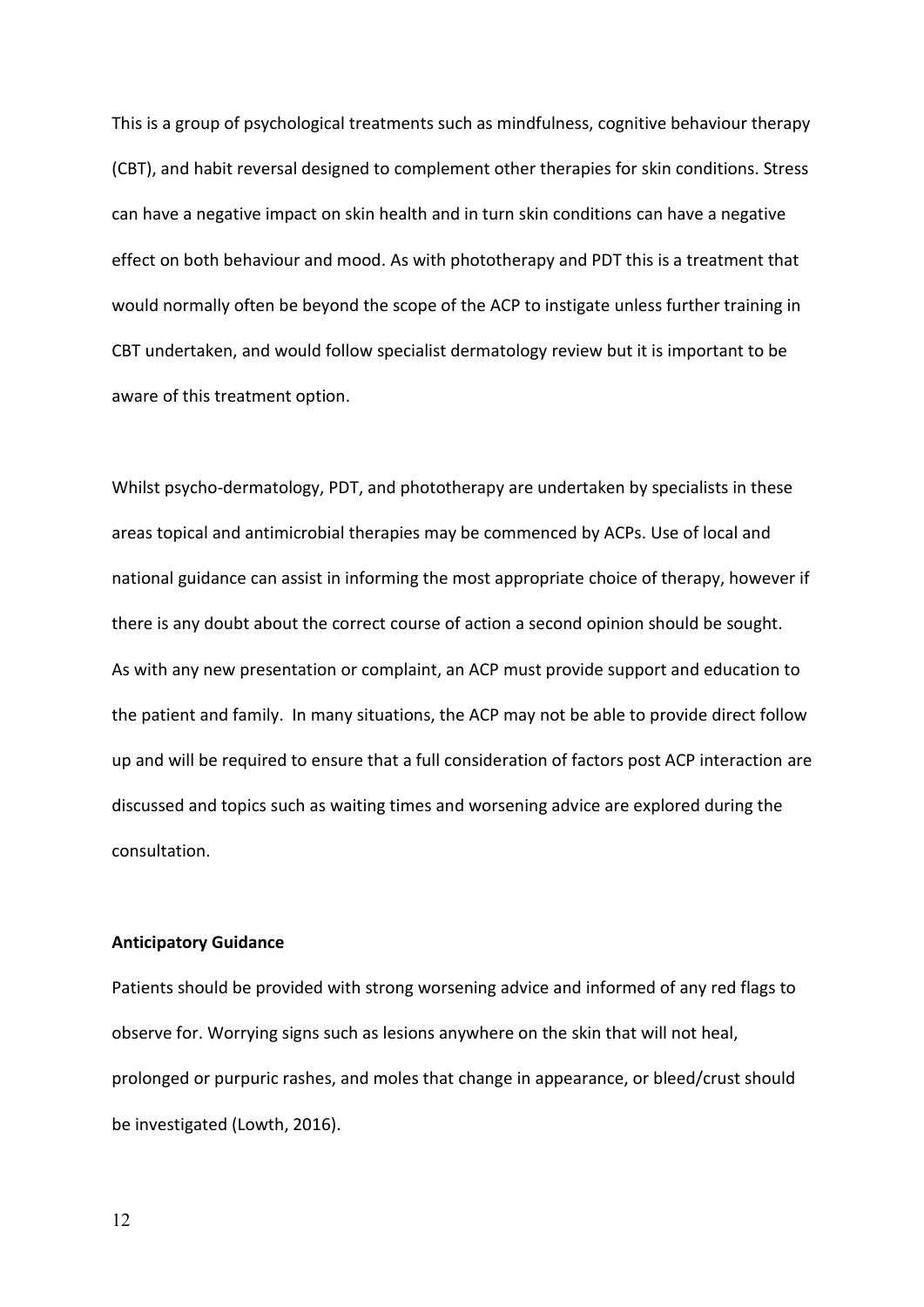If the patient has a carer or guardian they should be provided with the guidance and education required to ensure patient safety and well-being. Patients at risk of skin conditions from underlying conditions should also be provided with the information required to detect these at the early stages, this includes patients with diabetes, vasculitis, and autoimmune disorders. Patients using intravenous drugs should be advised of the risks of poor skin health and educated in how to spot potential complications, and how to gain treatment and investigations.

#### **Patient Education and Health Promotion**

Patient education serves a vital role in the maintenance of skin health (Terence, Ryan Steven, Ersser, & Fuller, 2012). This is true for all patients, not just those presenting with a skin complaint. It is imperative that the patient is adequately educated and informed of any treatments commenced including the side effects, the correct administration/application, and any expected outcomes.

Diet plays an important role in skin health and healing (Katta & Desai, 2014). Patients should be provided with both education and support if required to improve their diet and nutritional state. This may on some occasions require a referral to a dietician. Obesity is linked to a wide range of associated skin conditions such as cellulitis, infections, psoriasis, and hidradenitis suppurativa (Chacon, France, Ledon, and Nouri, 2013) and weight loss advice and management may be an important step in treating and preventing conditions. Lifestyle choices may also impact on skin health (Addor, 2018) and two of the most common lifestyle factors are smoking and alcohol. It may be appropriate to discuss both smoking cessation options and support for alcohol excess when treating a patient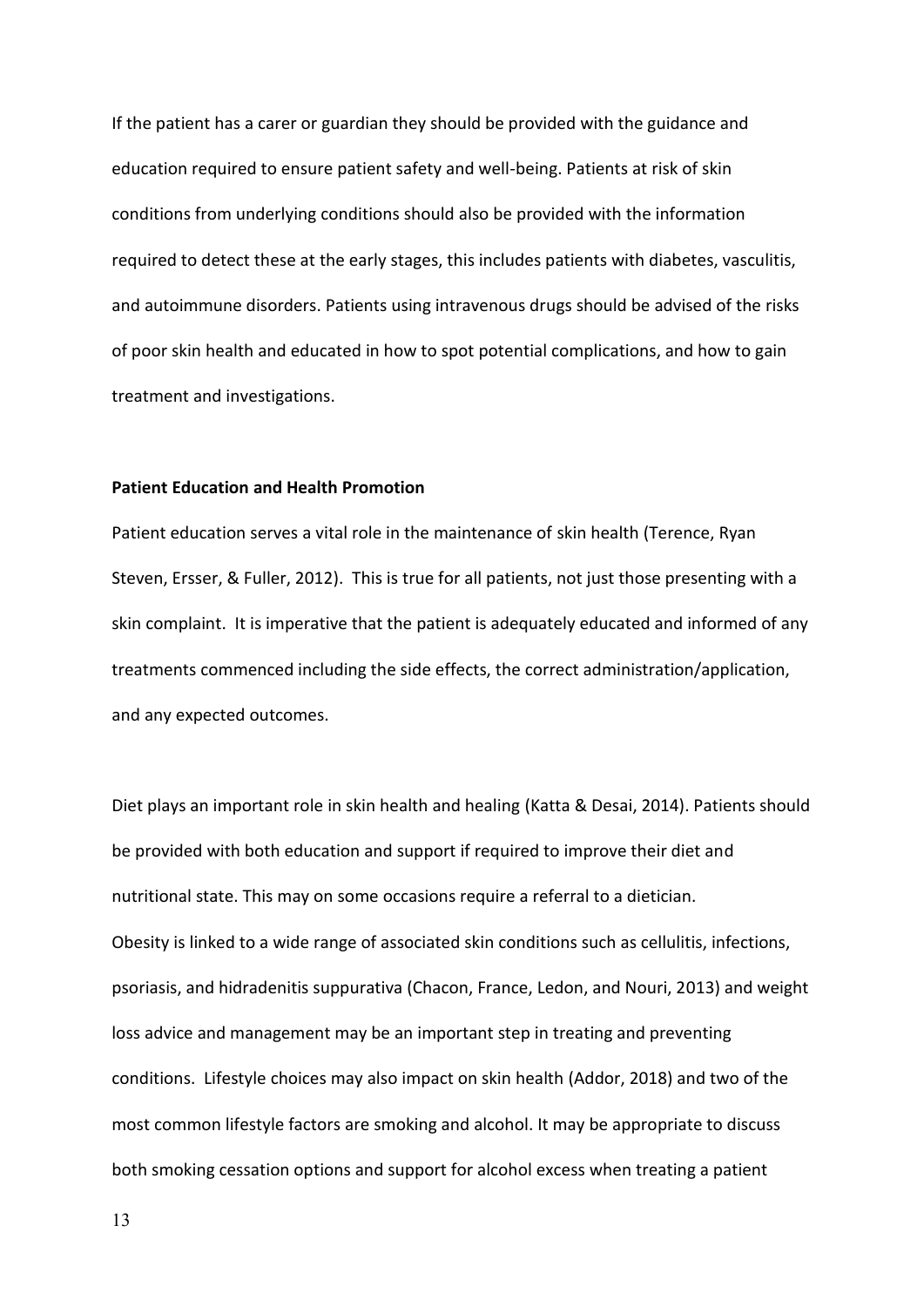presenting with a skin condition. Intravenous drug use, as previously mentioned is a risk factor for skin conditions (Lavender & McCarron, 2013) and intervention and support should be provided to those patients who are accepting of this, and the information of the support available to those who are not should they decide to seek it in the future.

It is worth noting that whilst diet, lifestyle, and weight may all impact on skin health some skin conditions themselves can offer a higher risk of other co-morbidities. Psoriasis is one such condition and those patients presenting with psoriasis will have a higher risk of developing conditions such as hyperlipidaemia, diabetes, and hypertension (Aldridge, 2014) and according to Abuabara et al. (2010) these patients have a reduced life expectancy of around five years. Therefore the ACP should take these risks into consideration, ensuring screening is appropriate, and offering health education and promotion.

Other areas of education may involve the patients living arrangements and social interaction. Contagious skin conditions will continue to spread unless all those in close contact have received the appropriate treatment and household environments may also play a role in skin health. Educating the patient on the risk of such environmental factors may prevent recurrence and aid the treatment of their complaint.

Not all ACP will feel comfortable providing education on these topics, knowing their limitations of knowledge is key to ensuring the patient receive appropriate information. Awareness of risk factors and potential areas of further education can inform where the ACP guides the patient

#### **Safety Netting**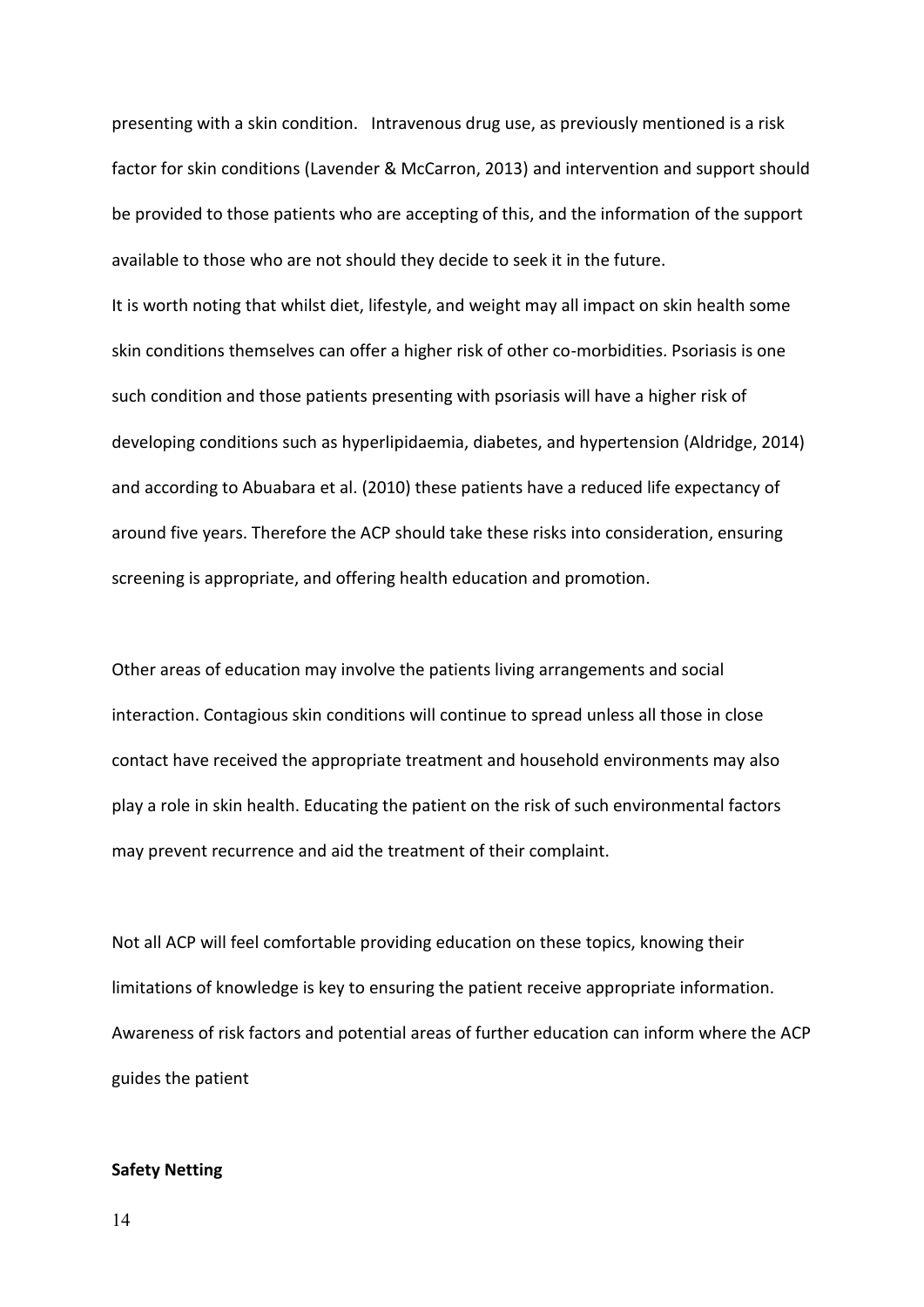If there is suspicion that the presenting skin complaint has arisen through self-harm or abuse then appropriate steps should be taken to safeguard the patient. Local policy and guidance should inform the pathway to follow. Poor skin health, as previously mentioned, can have a negative effect on both mood and behaviour. The patient demeanour and any concerns regarding their mental health should be noted during consultation and form part of the treatment plan or interventions should concerns arise.

## **Referral to Specialists**

As indicated in the introduction, dermatology is a complex speciality and often the role of the ACP is not to diagnose or treat but instead to accurately obtain a thorough history and to document finding of their exam to provide strong foundations for the patients care pathway. Referral to a speciality will depend on the findings from history and exam and may include referral to dermatology, tissue viability, and cancer services. As skin ill health may be an indicator to an underlying condition the ACP may find themselves referring to less obvious specialities such as cardiology or infectious diseases.

If the ACP is unsure which pathway in which to send the patient advice may be obtained from specialities prior to referral.

## **Conclusion**

Overall as ACP roles continue to increase and work more autonomously then the level of knowledge required has also increased. However, skin despite being a common presenting compliant, this is an area ACP's feel less confident to diagnose and treat. This clinical review has discussed the decision making, investigations and treatment options for skin conditions that is key for ACP's to considering when caring for patients with these presentations. Basic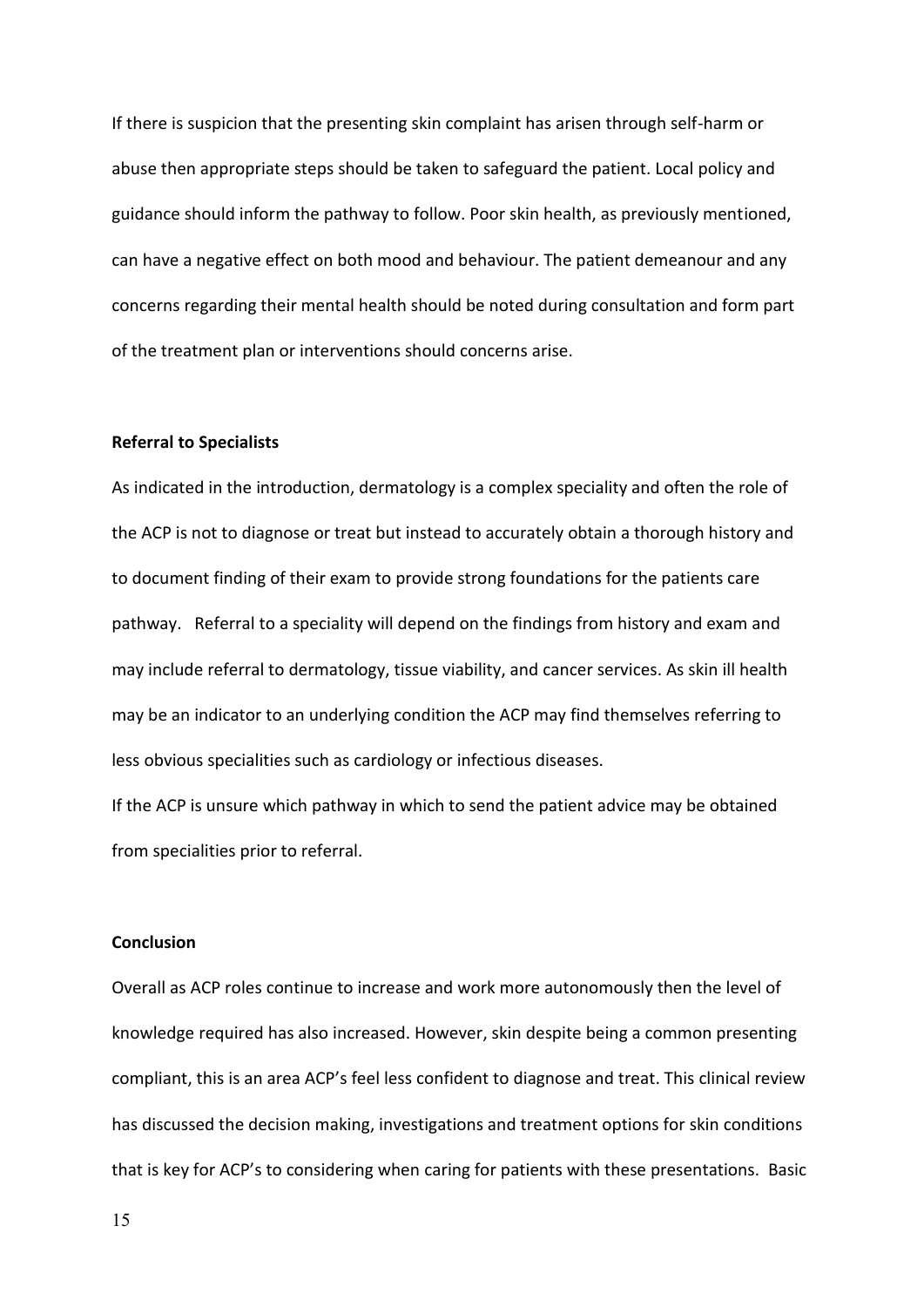investigations and treatment can be initiated and carried out by ACP's in various settings. However these require ACP's to have a good understanding of investigations and treatment options as well as aspects of education and safety netting to provide support to patients and families who are faced with a skin condition. These domains have been covered in the article to provide ACP's with a foundation to develop their practice knowledge and understanding of skin conditions and treatments.

## **Key points**

- Understanding treatments and investigations can alleviate patient anxiety and increase concordance when treating skin conditions.
- Patient education can be key to early intervention and prevention of skin conditions.
- Skin conditions can have a negative impact on mental health and well-being.
- Skin conditions may be secondary to underlying disease and infection.

# **Reflective Questions:**

- 1) Reflect on your own knowledge of investigations and treatments and how increasing this may improve patient care.
- 2) Consider common presentations and which conditions you might mimic them.
- 3) Think about your role in patient education and your wider knowledge of that may assist in providing this.

# **References**

Abuabara K, Azfar RS, Shin DB, Neimann AL, Troxel AB, Gelfand JM., 2010. Cause-specific mortality in patients with severe psoriasis: a population-based cohort study in the United Kingdom. British Journal Dermatology 163 (3) 586–92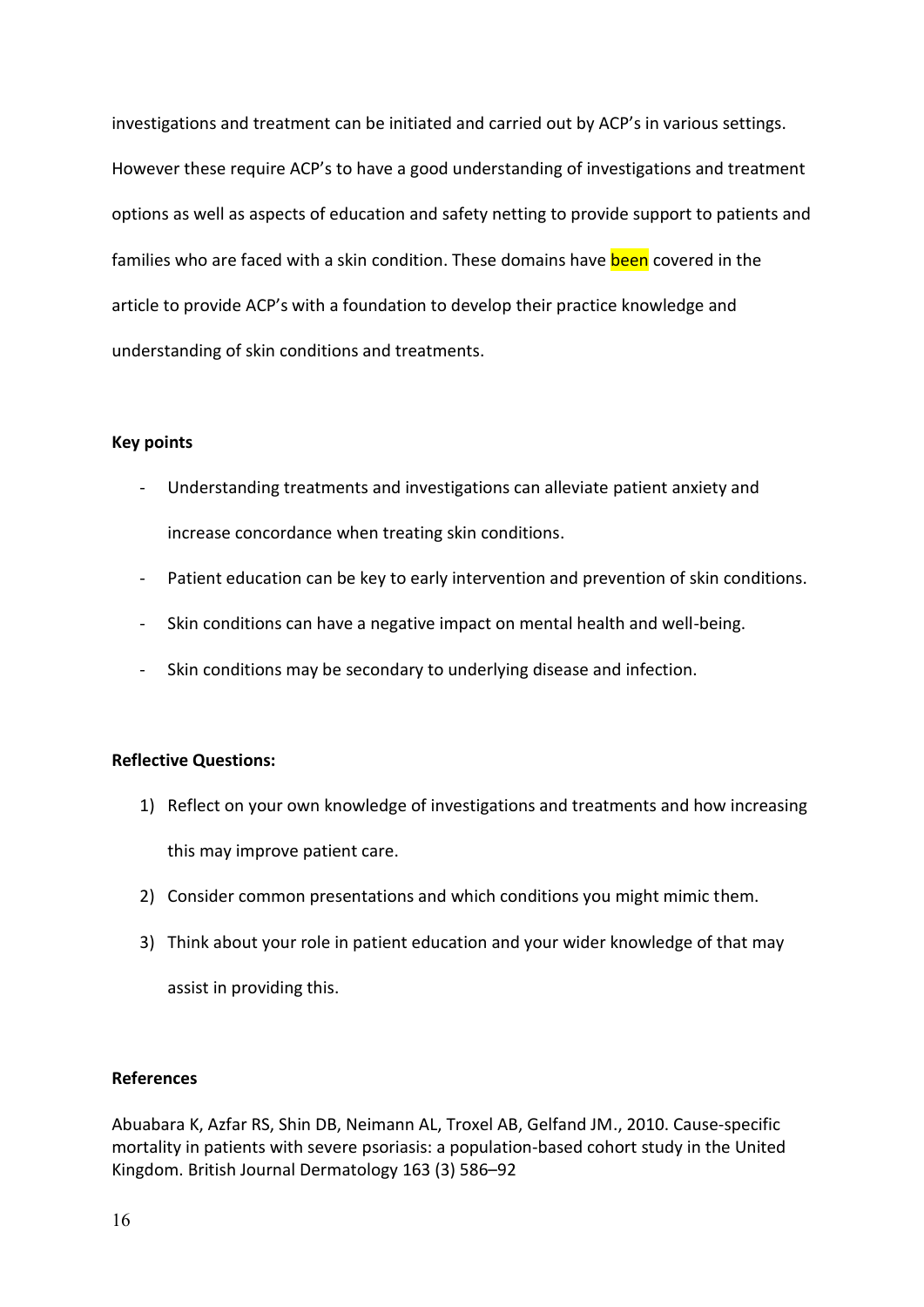Addor F., 2018. Beyond photoaging: additional factors involved in the process of skin aging. *Clinical, cosmetic and investigational dermatology*, 11 437–443.

Adya, K. A., Inamadar, A. C., Palit, A., Shivanna, R., & Deshmukh, N. S., 2011. Light microscopy of the hair: a simple tool to "untangle" hair disorders. *International journal of trichology*, *3* (1) 46–56.

Aldridge, A., 2014. The Role of the Community Nurse in Psoriatic Comorbidities Intervention. *British Journal of Community Nursing*, 19 (1) 38-42.

All Party Parliamentary Group on Skin., 2020. *Mental Health and Skin Disease.* London: All Party Parliamentary Group on Skin.

Bewley, A., 2008. Changing the way we advise patients on use of topical steroids. *British Journal of Dermatology.* 158 (5) 917-920.

British National Formulary (BNF)., 2016. *British National Formulary 72*. British Medical Association and Royal Pharmaceutical Society of Great Britain.

Chacon, Anna & França, Katlein & Ledon, Jennifer & Nouri, Keyvan., 2013. The "SKINNY" on skin in obesity. *The Gulf Journal of Dermatology and Venereoloy*. 20. 1-19.

Clarke E., Thompson AR., & Norman P., 2020. Depression in People with Skin Conditions: The Effects of Disgust and Self-Compassion. *British Journal of Health Psychology*.

Cross HH., 2014. Obtaining a wound swab culture specimen. *Nursing,* 44 (7), 68-69.

Chiang NYZ., & Verbov J., 2020. *Dermatology A handbook for medical students and junior doctors.* London: British Association of Dermatologists

Coondoo, A., Phiske, M., Verma, S., & Lahiri, K., 2014. Side-effects of topical steroids: A long overdue revisit. *Indian Dermatol Online Journal.* 5 (4), 416-425. doi:10.4103/2229- 5178.142483

Davis, D..M., Borok, J., Udkoff, J., Lio, P. & Spergel, J., 2017. Atopic dermatitis: phototherapy and systemic therapy. *Seminars in Cutaneous Medicine.* 36 (3) 118-123.

De Berker, D., 2002. Clinical relevance of hair microscopy in alopecia. Clinical and Experimental Dermatology, 27 366-372. <https://doi.org/10.1046/j.1365-2230.2002.01078.x>

Hirschmann JV., & Raugi GJ., 2012. Lower limb cellulitis and its mimics: part II. Conditions that simulate lower limb cellulitis. *Journal of American Academy Dermatology*. 67 (2) 177.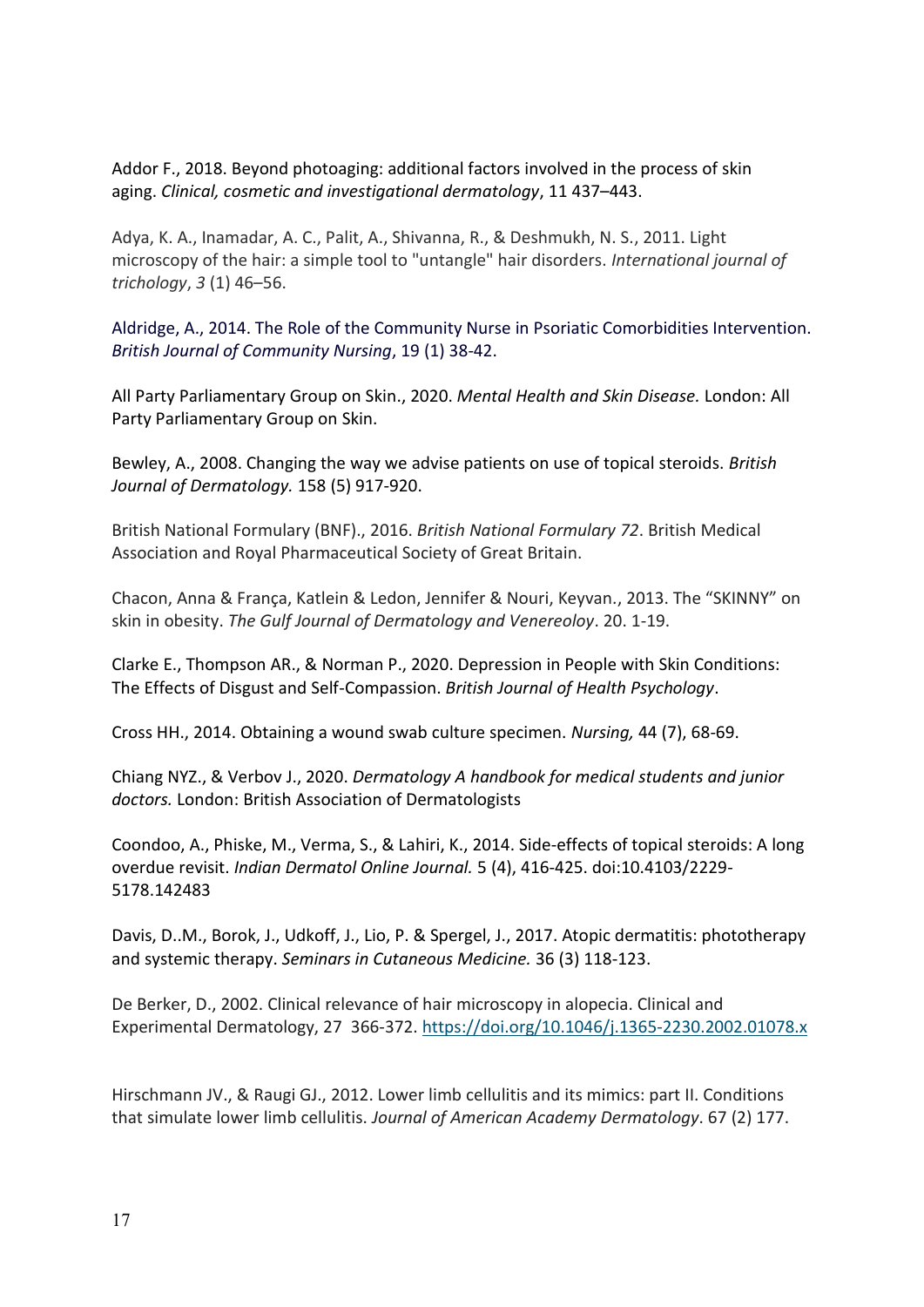Katta, R., & Desai, S. P., 2014. Diet and dermatology: the role of dietary intervention in skin disease. *The Journal of clinical and aesthetic dermatology*, *7* (7), 46–51.

Kurade, Sachin & Amladi, Sangeeta & Miskeen, Autar., 2006. Skin scraping and a potassium hydroxide mount. Indian journal of dermatology, venereology and leprology. 72. 238-41. 10.4103/0378-6323.25794.

Levell NJ, Jones SK and Bunker CB (2013) Dermatology p81 – 89 IN Royal College of Physicians. *Consultant physicians working with patients*, revised 5th edition (online update). London: RCP, 2013

Long CC., & Finlay AY,. 1991. The fingertip unit: a new practical measure. Clinical Experience Dermatology. 16 444-446.

Lowth, M., 2016. Recognising red flags. *Practice Nurse*. 46.

Lynch, P.J., 1994. *Dermatology*. London: Williams & Wilkins.

Mayba JN., & Gooderham MJ., 2018. A Guide to Topical Vehicle Formulations. *Journal of Cutaneous Medical Surgery*. 22 (2) 207-212.

Morton, C.A. & Braathen., L.R. 2018. Daylight Photodynamic Therapy for Actinic Keratoses. *American Journal of Clinical Dermatology*. 19 (5) 647-656. doi: 10.1007/s40257-018-0360-y. PMID: 29752702.

Nagel TR, Schunk JE., 1997. Using the hand to estimate the surface area of a burn in children. *Pediatr Emerg Care*. 13 (4) 254-5. doi: 10.1097/00006565-199708000-00003. PMID: 9291511.

National Institute for Health and Care Excellence (NICE)., 2021. *Topic corticosteroids* (online). NICE: London. Available from: https://cks.nice.org.uk/topics/eczemaatopic/prescribing-information/topical-corticosteroids/ [accessed 7<sup>th</sup> June 2021).

Ogai, K., Nagase, S., Mukai, K., Luchi, T., Mori, Y., Matsue, M., Sugitani, K., Sugama, J., & Okamoto, S., 2018. A comparison of techniques for collecting skin microbiome samples: swabbing versus tape-stripping. *Frontiers in Microbiology.* 20 (9), 2812.

Onselen, J., 2017. Dermatology prescribing update: Eczema. *Nurse Prescribing.* 15:7, 324- 329.

Public Health England., 2017. *Fungal skin and nail infections: diagnosis and laboratory investigation. Quick reference guide for primary care: summary table.* London: Public Health England.